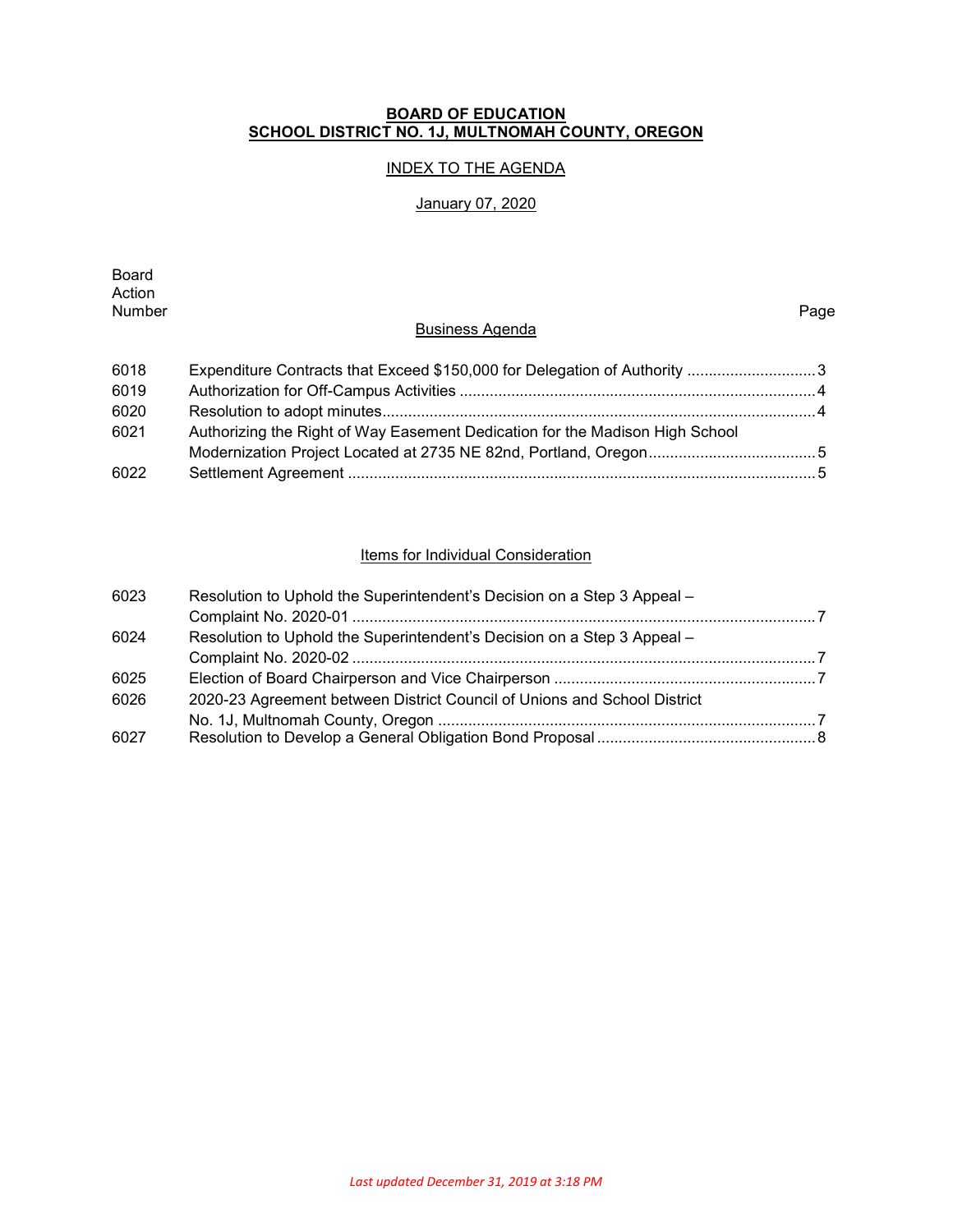Consent Agenda

Resolutions Number 6018 through 6022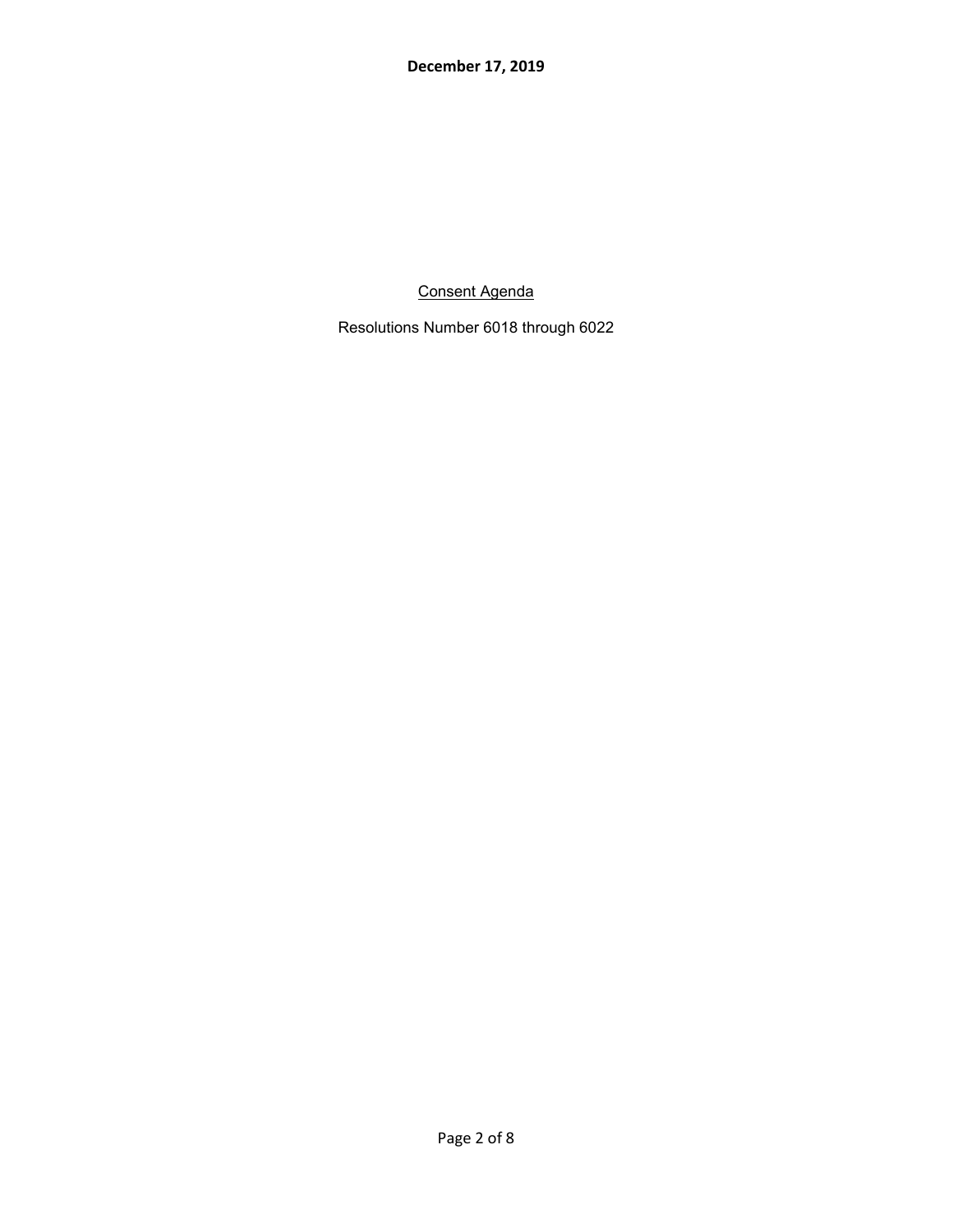## **RESOLUTION No. 6018**

## Expenditure Contracts that Exceed \$150,000 for Delegation of Authority

#### **RECITAL**

Portland Public Schools ("District") Public Contracting Rules PPS-45-0200 ("Authority to Approve District Contracts; Delegation of Authority to Superintendent") requires the Board of Education ("Board") enter into contracts and approve payment for products, materials, supplies, capital outlay, equipment, and services whenever the total amount exceeds \$150,000 per contract, excepting settlement or real property agreements. Contracts meeting this criterion are listed below.

#### **RESOLUTION**

The Superintendent recommends that the Board approve these contracts. The Board accepts this recommendation and by this resolution authorizes the Deputy Clerk to enter into the following agreements.

| Contractor                       | Contract<br>Term              | <b>Contract Type</b>                | <b>Description of Services</b>                                                                                                                                                    | Contract<br><b>Amount</b> | Responsible<br>Administrator,<br><b>Funding Source</b> |
|----------------------------------|-------------------------------|-------------------------------------|-----------------------------------------------------------------------------------------------------------------------------------------------------------------------------------|---------------------------|--------------------------------------------------------|
| CBRE/Heery                       | 1/8/20<br>through<br>12/31/20 | <b>Related Services</b><br>RS 69074 | Project/Construction<br>Management Services to assist<br>with flexible services contract<br>work, and augment PPS<br><b>Facilities Project Management</b><br>staff, RFP 2017-2352 | \$370,000                 | C. Hertz<br><b>Fund Varies</b><br>Dept. Varies         |
| Miller Nash Graham &<br>Dunn LLP | 1/8/20<br>through<br>12/31/20 | Legal Services<br>LS 69148          | Legal services including: tort<br>claims, real estate, contracting,<br>personnel, and general advice.<br><b>Direct Negotiation</b><br>PPS-46-0525(13)                             | \$350,000                 | L Large<br><b>Fund 101</b><br>Dept. 5460               |

#### **NEW CONTRACTS**

## **NEW INTERGOVERNMENTAL AGREEMENTS ("IGAs")**

#### No New IGAs

| AMENDMENTS TO EXISTING CONTRACTS |                                                                                     |                                                                                                                 |                                                                                                                                                                                                                                               |                                               |                                                               |  |
|----------------------------------|-------------------------------------------------------------------------------------|-----------------------------------------------------------------------------------------------------------------|-----------------------------------------------------------------------------------------------------------------------------------------------------------------------------------------------------------------------------------------------|-----------------------------------------------|---------------------------------------------------------------|--|
| <b>Contractor</b>                | Contract<br>Amendment<br>Term                                                       | <b>Contract Type</b>                                                                                            | <b>Description of Services</b>                                                                                                                                                                                                                | Amendment<br>Amount.<br><b>Contract Total</b> | <b>Responsible</b><br>Administrator,<br><b>Funding Source</b> |  |
| Latino Network                   | <b>Personal Services</b><br>1/8/20<br>through<br>PS 68474<br>6/30/20<br>Amendment 1 | To provide Escalera/Early<br>Escalera at Jefferson HS.<br>Extend contract to cover<br>remainder of school year. | \$70,061<br>\$140,000                                                                                                                                                                                                                         | D. Ledezma<br><b>Fund 101</b><br>Dept. 5432   |                                                               |  |
|                                  |                                                                                     |                                                                                                                 | <b>Direct Negotiation</b><br>PPS-46-0525(4)                                                                                                                                                                                                   |                                               |                                                               |  |
| Mind Research dba<br>St. Math    | 1/8/20<br>through<br>7/7/21                                                         | Master Contract<br><b>MSTR 66582</b><br>Amendment 1                                                             | District-wide master contract for<br>digital math tool.<br>Increase in dollar amount for<br>school and department<br>purchasing on an as-needed<br>basis.<br>Special Class Procurement:<br>Copyrighted Materials and<br><b>Creative Works</b> | \$352,000<br>\$500,000                        | K. Cuellar<br><b>Fund Varies</b><br>Dept. Varies              |  |
|                                  |                                                                                     |                                                                                                                 | PPS-47-0288(4)                                                                                                                                                                                                                                |                                               |                                                               |  |

# **AMENDMENTS TO EXISTING CONTRACTS**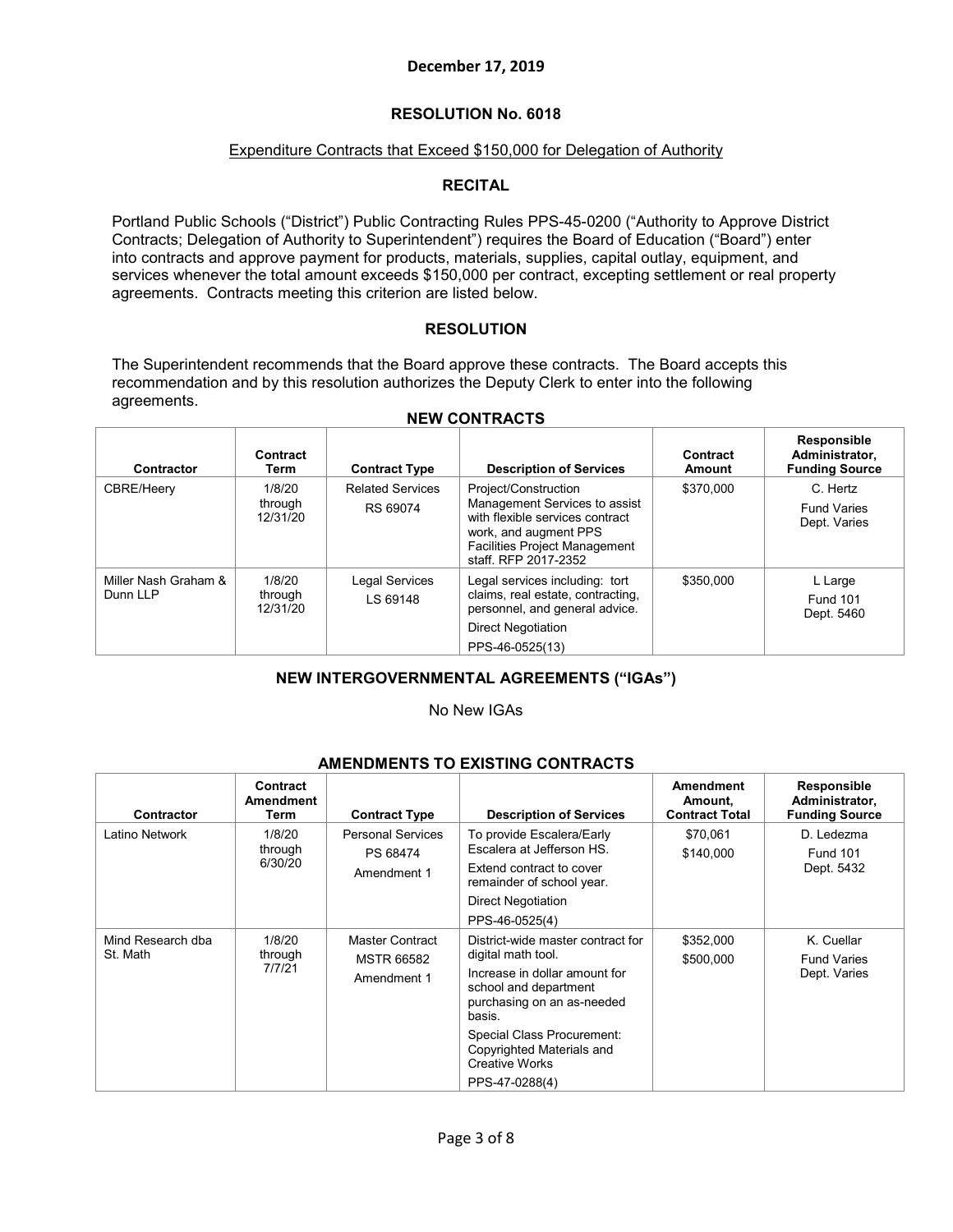#### **RESOLUTION No. 6019**

#### Authorization for Off-Campus Activities

#### **RECITAL**

Portland Public Schools ("District") Policy 6.50.010-P ("Off-Campus Activities") requires the Board of Education ("Board") consent to student out-of-state travel.

## **RESOLUTION**

The Board has reviewed the request for out-of-state travel. All required documents have been submitted to the Risk Management Department. The Superintendent recommends that the Board consent to the student out-of-state travel for the below request:

| Date(s)      | School,<br>Course, and<br>Number of<br><b>Students</b> | <b>Purpose of Travel</b>                         | <b>Travel Destination</b>           | <b>Estimated Cost</b> |
|--------------|--------------------------------------------------------|--------------------------------------------------|-------------------------------------|-----------------------|
| 1/16-1/19/20 | FHS Gov't: 4                                           | Mikva Challenge by<br>invitation                 | Franklin Jr HS in Des<br>Moines, IA | \$450                 |
| 1/17-1/19/20 | <b>BHS</b><br>Women's<br>Basketball:<br>10             | St. Marys' MLK<br>Showcase / MLK Nike<br>Classic | St. Mary's HS in Stockton,<br>СA    | \$300                 |

#### **AUTHORIZATION FOR OFF-CAMPUS ACTIVITIES**

## **RESOLUTION No. 6020**

The following minutes are offered for adoption:

December 17, 2019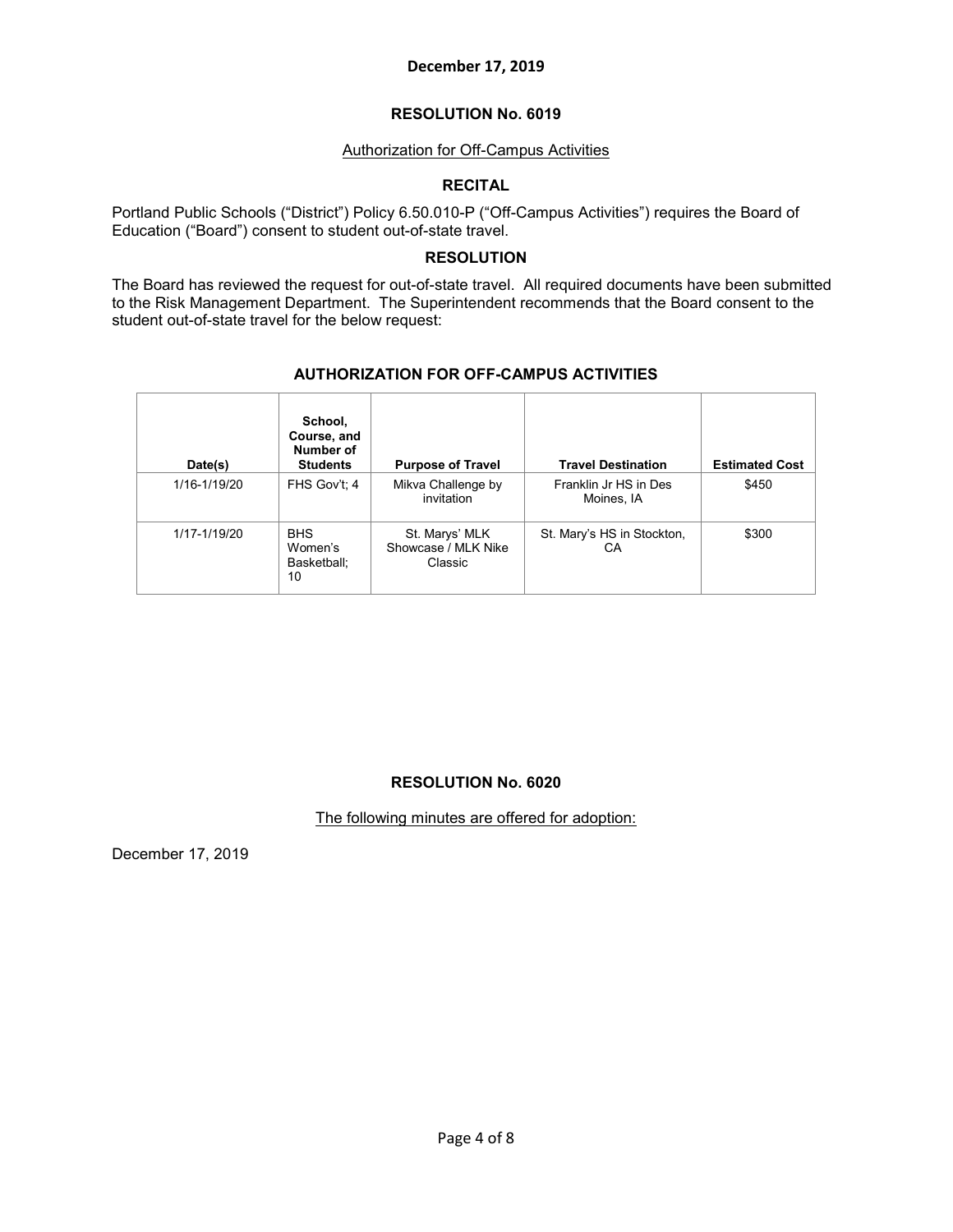## **RESOLUTION No. 6021**

### Authorizing the Right of Way Easement Dedication for the Madison High School Modernization Project Located at 2735 NE 82nd, Portland, Oregon

## **RECITALS**

- A. The Madison High School Modernization Project is part of the 2017 School Improvement Bond.
- B. The design of the Project requires street improvements such as new sidewalks, ADA accessible ramps, and crosswalks that enhance the property and are required by City code.
- C. These street improvements require a right-of-way easement dedication to Portland Bureau of Transportation.
- D. Such right-of-way easements are frequently required in order to obtain the building permit on large construction projects, and are typically provided without cost.
- E. The Madison High School right-of-way easement consist of approximately 3,805 (three thousand, eight hundred and five) square feet of land, consisting of three-feet to five-feet sections of frontage along the streets adjacent to Madison High School, and including small sections less than 27 (twenty-seven) square feet (the Madison Easement).
- F. The Madison Easement dedication is required so that the final building permit can be issued in February 2020.

## RESOLUTION

- 1. The Board hereby authorizes the Madison Easement dedication to the Portland Bureau of Transportation.
- **2.** The Board hereby authorizes the Deputy Clerk to execute the Easement for Right-of Way Purposes and other required documents in a form approved by District General Counsel and to convey the Madison Easement to the Portland Bureau of Transportation so that the building permit for the Madison High School Modernization Project can be issued.

## **RESOLUTION No. 6022**

## Settlement Agreement

## **RESOLUTION**

The authority to pay \$125,000.00 is granted to the Superintendent to resolve claims brought through civil litigation by an employee in a form approved by the General Counsel.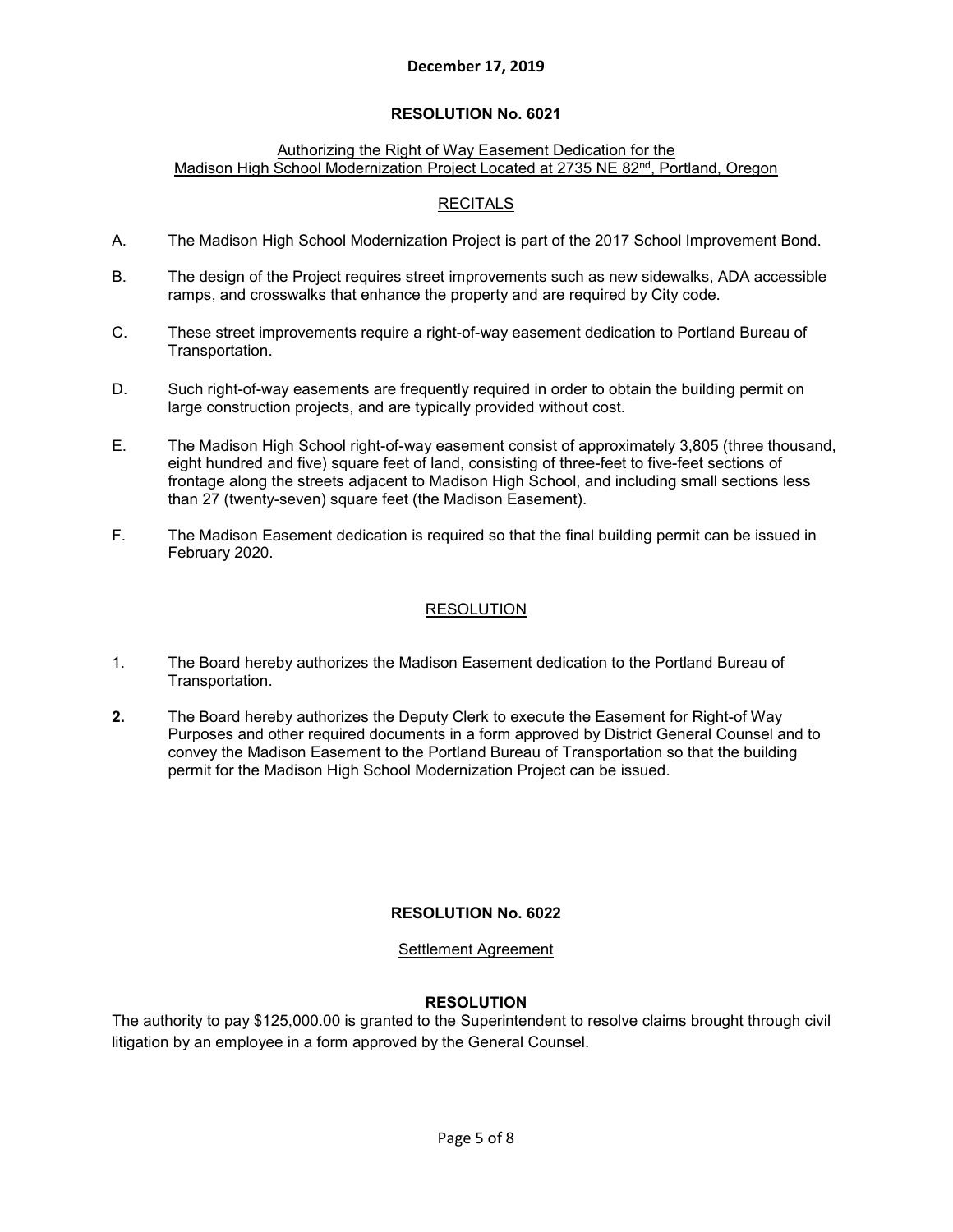Items for Individual Consideration

Resolutions Number 6023 through 6027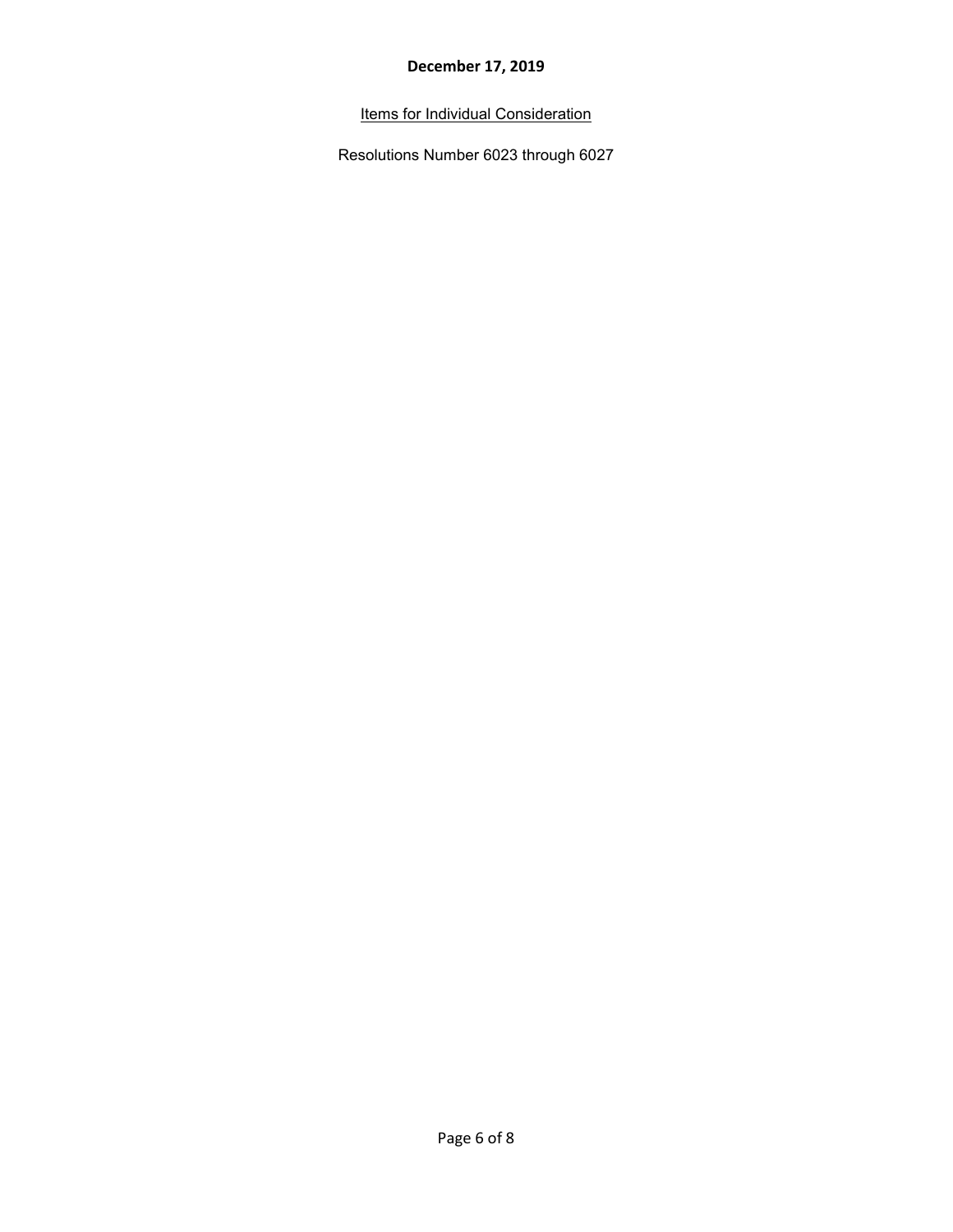## **RESOLUTION No. 6023**

Resolution to Uphold the Superintendent's Decision on a Step 3 Appeal – Complaint No. 2020-01

## **RECITALS**

The Board of Education has received and reviewed Complaint # 2019-01 submitted and the Superintendent's response to it.

## **RESOLUTION**

The Board of Education upholds the Superintendent's decision of the Step 3 appeal as the final decision.

# **RESOLUTION No. 6024**

Resolution to Uphold the Superintendent's Decision on a Step 3 Appeal – Complaint No. 2020-02

# **RECITALS**

The Board of Education has received and reviewed Complaint # 2019-02 submitted and the Superintendent's response to it.

## **RESOLUTION**

The Board of Education upholds the Superintendent's decision of the Step 3 appeal as the final decision.

# **RESOLUTION No. 6025**

# Election of Board Chairperson and Vice Chairperson

Director \_\_\_\_\_\_\_\_\_\_\_\_\_\_\_\_\_\_\_\_\_\_\_\_\_\_\_\_\_\_\_\_ is hereby elected Chairperson of the Board and Director \_\_\_\_\_\_\_\_\_\_\_\_\_\_\_\_\_\_\_\_\_\_\_\_\_\_\_\_\_\_\_\_ are hereby elected.

# **RESOLUTION No. 6026**

2020-23 Agreement between District Council of Unions and School District No. 1J, Multnomah County, Oregon

# **RESOLUTION**

The Superintendent is authorized and directed to execute the 2020–2023 Agreement between the District Council of Unions, representing the trades, and School District No. 1J, Multnomah County, Oregon, as provided to the Board of Education and filed in the record of this meeting.